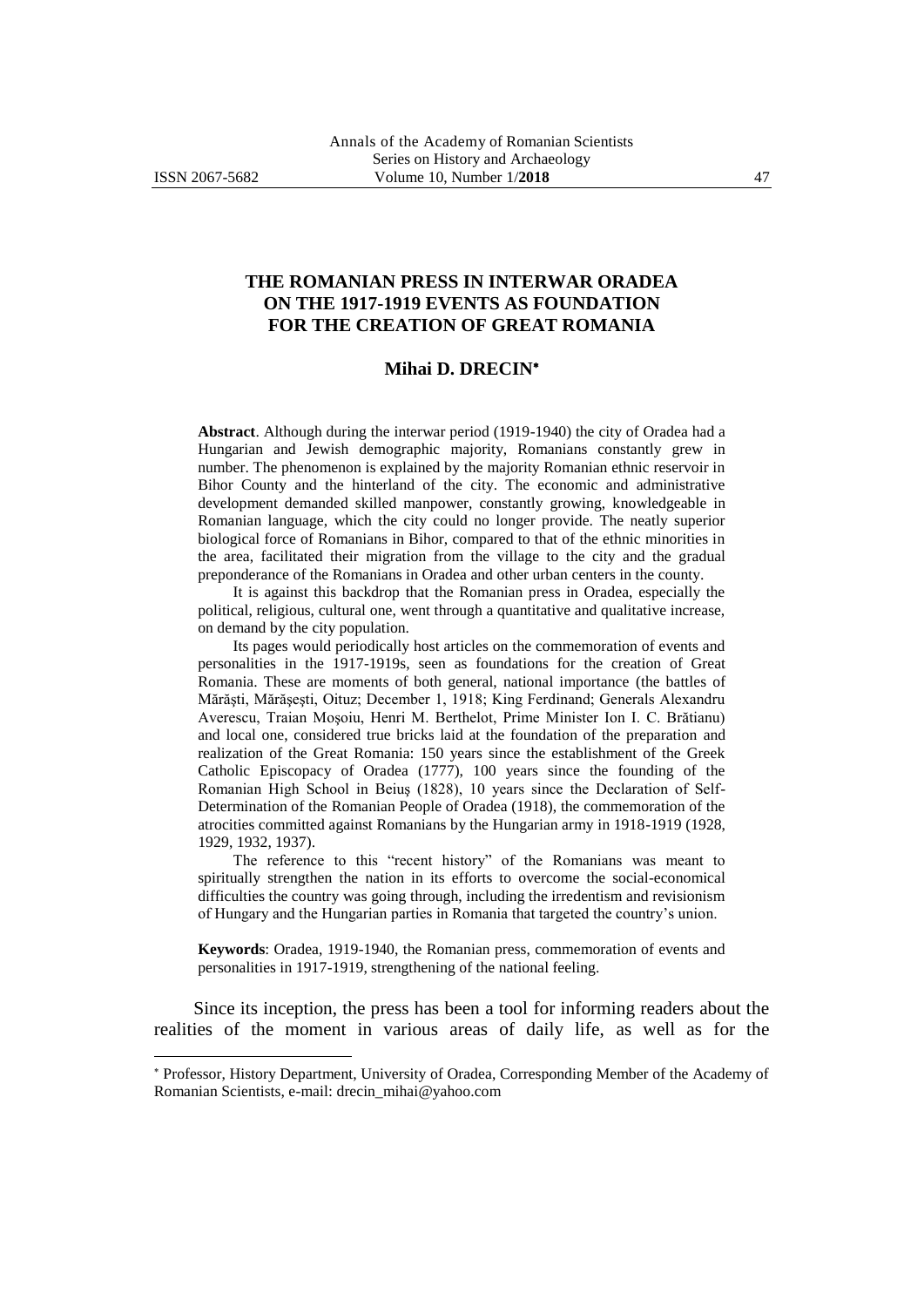remembrance of past events considered important by the community in its path to affirmation and fulfillment. The last category of events included mainly those of the political-military and cultural-religious sphere, more rarely of the economic, administrative or daily life of the ordinary people.

The 1918-1919 fulfillment of the Romanians' national desideratum – the creation of a unitary national state, followed by fast process of modernization and integration of the four major Romanian provinces into a unitary whole, based on the tradition of the place and the Western-European model, demanded special efforts, both physical and intellectual, from all social categories. In the process of stimulating the pace of the country's development, in overcoming the inherent difficulties in building the unitary state, including the global economical-political impediments felt also by our country (see the economic crisis in 1929-1933) – it was more than once that the press resorted to the remembrance of key moments in the modern history of our becoming. The human and material sacriffices for the process of national assertion had to animate and raise awareness in the new generations to overcome the hardships of the moment, requiring of them endeavours similar to their forerunners'. The references to recent history events could have a greater, immediate, impact especially since the living generations had either participated directly in them, or witnessed them, even at a young age.

Such an event, considered a catalyst for the interwar period, was represented by the Romanian Army's glorious facts in the summer of 1917 on the front in southern Moldova, which saved the Romanian modern state core, in a very complex international military context, unfavourable to our country. The Mărăşti victory of the Romanian-Russian armies against the German and Austro-Hungarian troops, "the first victory of the Romanian Army in a modern war", according to General Averescu, as well as the resistance in Mărăşeşti and Oituz, were viewed by the Romanians as the beginning of the triumphant march of 1918 which led to the creation of the Completed Romania.

It is interesting to see how the local press in the provinces of the country referred to the events of the Romanians' "recent" history (at that time), regardless of the great provinces in which they lived and acted politically and emotionally until 1918, subsumed under the great national effort ended happily in 1918-1919.

In 1918, Oradea and Bihor, with Maramureş, Sătmar, Arad and Timiş-Torontal were border areas of the Romanian nation towards the Hungarian, Slovak and Serbian ethnic-geographical space. They remained such even after 1920, until today. This "Romanian West" had a a rather special demographic structure, similar to other counties of historical Transylvania until 1918. More precisely, while the rural area was massively and almost compactly inhabited by Romanians, the cities were mostly non-Romanian, inhabited by Germans, Magyarized Jews and Hungarians, albeit their hinterland was mainly Romanian. The explanation for this situation was lost in the Middle Ages, when the feudal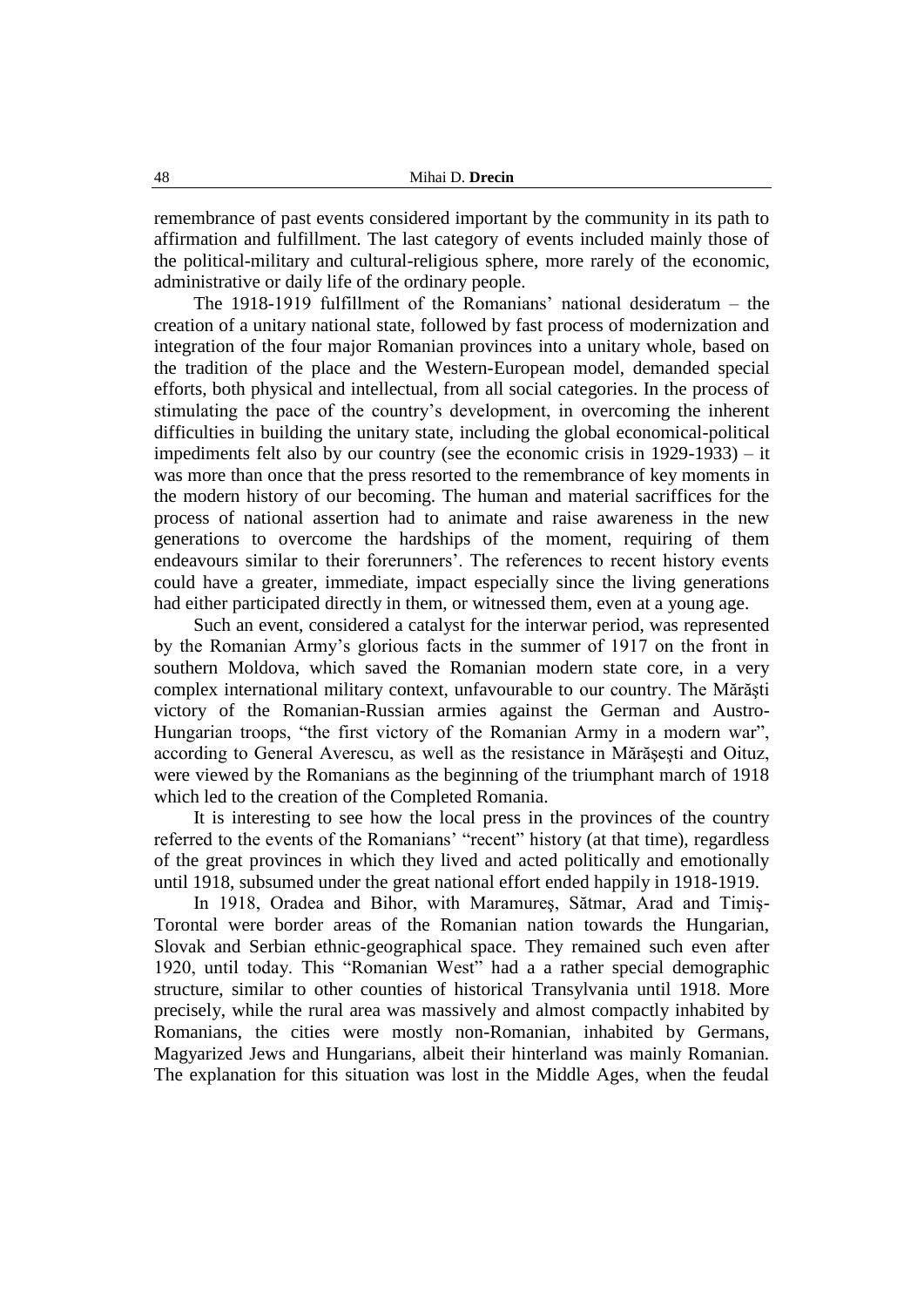noble legislation did not allow Romanians to settle in the cities, i.e. in their fortified areas. Only the Enlighted legislation of the Habsburg Emperor Joseph II, who substantially changed the organization of the imperial treasury, allowing after 1781 the settlement of Romanians in the fortress-city<sup>1</sup>. From that moment on, it was not the city-dweller's ethnicity that counted, but his economic power, his status of a good taxpayer to the State and the Emperor. However, the opposition of the "*receptae* nations and churches" manifested itself strongly until 1848-1849, growing gradually weaker by 1914. In this context, the number of Romanians increased in the cities in Transylvania, Banat, Crişana and Maramureş. The phenomenon continued even after 1918, at a faster pace, although the industry and the commerce continued to remain largely in the hands of the Jewish, Hungarian Jewish and German minorities<sup>2</sup>.

Focusing on the demography of Oradea, we dwell on the data provided by the official censuses of 1910 (the last taken by the Austro-Hungarian authorities) and 1930 (the first and last one taken by the Romanian State according to the European requirements of the time). In 1910, of the  $68960$  inhabitants  $-91,33$  % declared themselves Hungarian (of which, in fact, 22,08% were Jews) and only 3779 Romanians (5,48%), although, actually, there were 8298 (4747 Orthodox and 3551 Greek-Catholics – so 12,3 % Romanians in total)<sup>3</sup>. In 1930, of a number of 88830 inhabitants, 47731 were Hungarians (53,73%), 23326 Romanians  $(26,26\%)$  and 14816 Jews  $(16,68\%)^4$ .

Taking into account that the Jews in Oradea considered themselves of Hungarian culture and language, in the interwar period around 70% of the city's population frequently spoke and read in Hungarian; while only 30-35% of the locals used Romanian (including a certain percentage of the Jewish traders and industrialists who needed the language of the State to ensure a direct dialogue with local administrative authorities, as well as with those in Bucharest.

<sup>1</sup> Angelica Schaer, *Reformele iosefine în Transilvania şi urmările lor în viaţa socială. Importanţa Edictului de Concivilitate pentru oraşul Sibiu,* Ed. Hora, Sibiu, 2000, pp. 66-77.

<sup>2</sup> See *Noua Gazetă de Vest* (Oradea), year II, July, 15, 1937, p. 2, the article "Românizarea orașelor ardelene. Cine stăpânesc casele și orașele din Ardeal<sup>"</sup> / "The Transylvanian Cities Turning Romanian. Who Owns the Houses and Cities in Transylvania?". It states that the minorities lived in the center of the cities, the Romanians lived at the peripheries, and 20 years later the commerce and industry are still in the hands of the minorities. As an objective for the Romanian State, it is stated that "after having been conquered politically, they must also been conquered economically by perseverance and good economic policy".

<sup>&</sup>lt;sup>3</sup> Mihai D. Drecin, "Considerații asupra evoluției demografice a orașului Oradea pe baza recensămintelor oficiale (1880-2011)", in vol. *Economie şi Istorie. Dialog şi interdisciplinaritate. In Honorem prof. univ. dr. Ioan Lumperdean la împlinirea vârstei de 60 de ani,* coordinators: Dana Bako, Iosif Marin Balog, Rudolf Graf, Răzvan V. Mustaţă, Ed. Academiei Române - Centrul de Studii Transilvane, Cluj-Napoca, 2015, p. 517.

<sup>4</sup> *Ibidem,* p. 518. Also here see, according to demographic evaluations, 5734 Romanians in 1918, 8441 Romanians in 1920 (12,39%)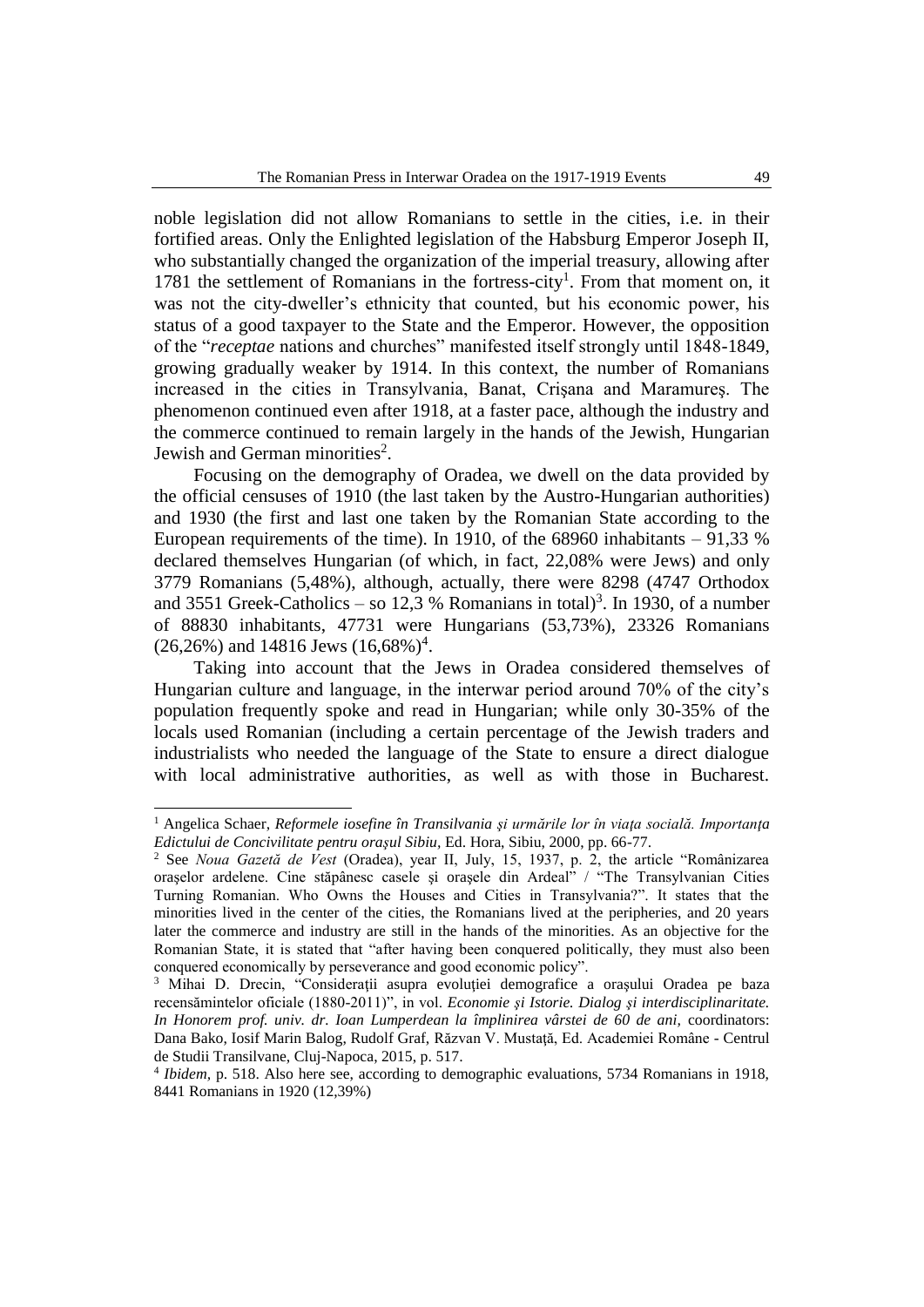Furthermore, the links of the Hungarian-Jewish community of Oradea with Budapest were maintained after 1920. From 1930 on, the official Revisionist policy of Hungary was cultivated in Oradea and supported by substantial funds. This was reflected in the local press, especially the political and cultural-religious one.

Making an inventory of the Romanian and Hungarian press in Oradea and Bihor, insofar as it has been preserved in the collections of the cultural institutions of Oradea, many of them incomplete, unfortunately<sup>5</sup>, we reach several interesting conclusions. By grouping the press according to the dominant topic of the summary, we notice the existence of a political press (17 daily and weekly newspapers in Hungarian language, 7 in Romanian language), a cultural one (6 of Romanian language, 2 of Hungarian language, plus the Romanian-Hungarian bilingual magazine "Aurora")<sup>6</sup>, a religious one (4 in Romanian language, 3 in Hungarian), an economic one (2 in Romanian, 1 in Hungarian), a satirical one (4 in Romanian), a sports press (2 in Hungarian, 1 in Romanian), and administrative one (Buletinul Judeţului Bihor/the Bihor County Bulletin, Monitorul Comunal: Primăria Municipiului Oradea/the Communal Monitor: Oradea City Hall – only in Romanian $)^7$ .

However, we allow ourselves a few brief general observations. The fact that the Hungarian political press overwhelmed the Romanian one, while the religious, and, partially, the Hungarian cultural and economic press equalled the Romanian one, would explain that the struggle for preserving the Hungarian supremacy in the area was fought by politicians belonging to the Hungarian parties established after 1920, by the Protestant and the Roman-Catholic churches, by the cultural institutions (school, foundations, professional, cultural and religious associations). They cultivated and maintained the nostalgia for the "Hungarian millenial State", the "injustice of Trianon", the hope of rebuilding Great Hungary – fundamental ideas of the anti-Romanian revisionist policy<sup>8</sup>.

<sup>5</sup> "Gheorghe Şincai" County Library Oradea, The Library of the Orthodox Bishopric of Oradea, "Iosif Vulcan" Museum Library, Oradea, the Library of "Ţării Crişurilor" Museum, Oradea, the National Archive – Bihor County Service, the University of Oradea Library.

<sup>6</sup> *Aurora* (Oradea Mare), 24 December 1922 – 15 June 1923, director: G. Bacaloglu, editors: G. A. Petre, Keresztury Sandor, Salaman Laszlo. Cf. I. Hangiu, *Presa românească de la începuturi până în prezent. Dicţionar cronologic 1790-2007,* Ed. Comunicare, Bucureşti, 2008, vol. II, p. 237.

<sup>&</sup>lt;sup>7</sup> On another occasion we will detail their exact name, rhythmicity and appearance period, their editorial board (directors, editors, headquarters), political, religious and cultural orientation. For a detailed inventory of the subject, see I. Zainea, "Presa orădeană interbelică" / "Oradea Interwar Press", in the vol. *Presa română interbelică între mitologizare şi recuperare critică. Studii şi cercetări de istorie a presei prezentate la cel de-al IV-lea Congres ARIP,* coordinator: Associate Professor PhD Aurelia Lăpuşan, Constanţa, 2011, pp. 36-42.

<sup>8</sup> See Mihai Stratulat, *Revizionismul şi neorevizionismul ungar,* Ed. Globus, Bucureşti, 1994, pp. 177-208, 230-274.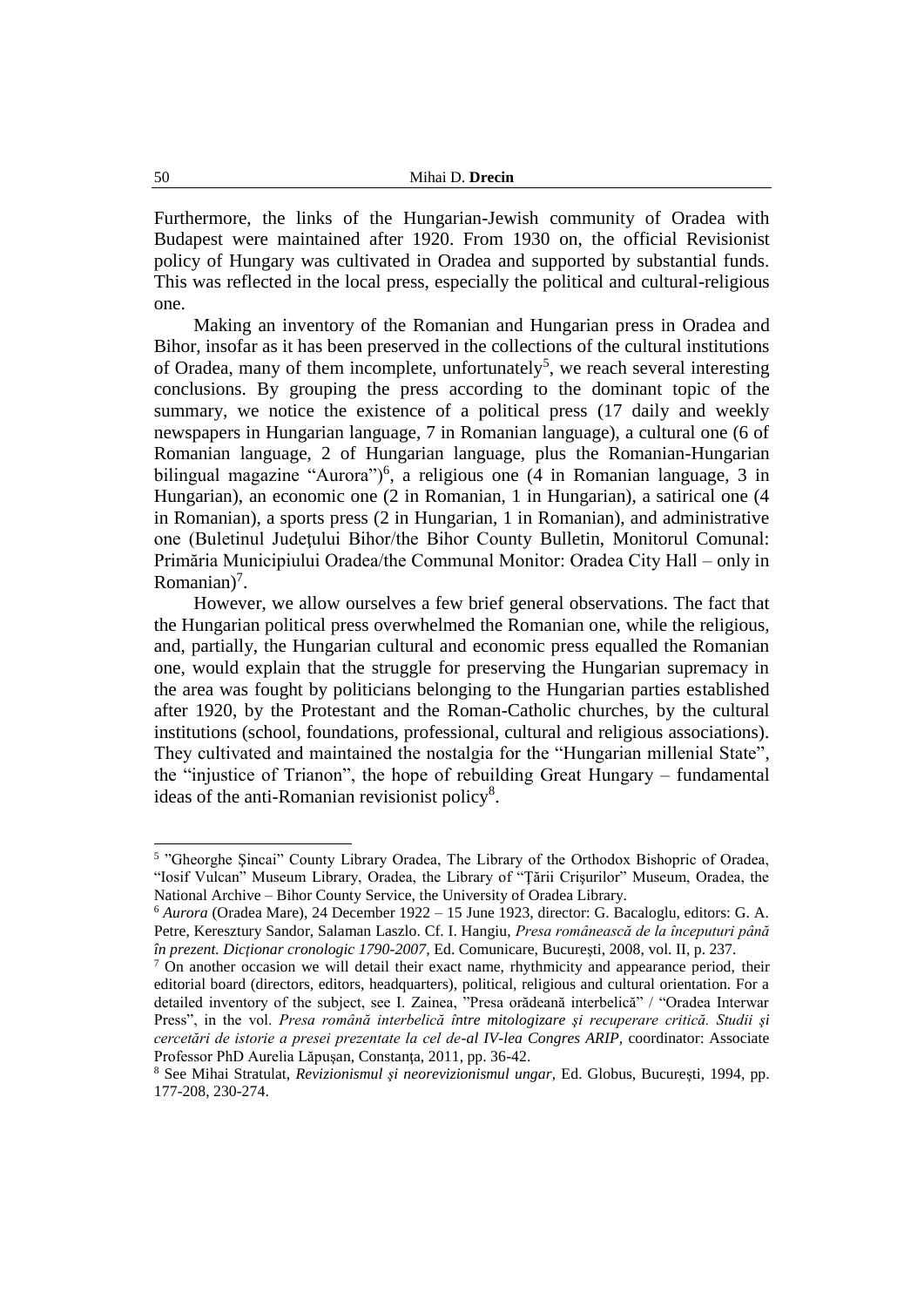The fulfillment of the national unity desideratum partially modified the Romanians' mentality. Getting rid of the foreign exploitation and the status of negligible power in Eastern Europe, ending by leading themselves by favourable legislation and administration, aware that they are among the first seven-eight powers of Europe – *Romanians understood it was also time for them to live their lives, to get rich through work and business. The recourse to the historical past and the forefathers' sacrifice as the foundation of the present was increasingly rare. There was a growing interest for the events of the moment*, the struggle of the parties for local and national political and economic power, the condemnation of the intellectual sufficiency and imorality of the new generation of politicians from the top of the local administrative structures to the Parliament and Government, and the social life. *However, the elite of the society formed in the late 19<sup>th</sup> century – early 20<sup>th</sup> <i>century*, from the "minor" rural one, to the "major" urban one, leading the fight for the Great Union, as well as the one established after the Great War through studies in the country and in Western Europe – *would not forget the history of its nation, especially the events of the recent history. In this respect, the focus would be on the years between 1916-1922*, an exceptional period of the Romanians' Union and the consolidation of the national state through major internal reforms and the international recognition.

The above-mentioned state results precisely from the Romanian press of inter-war Oradea, insofar as it has been preserved in the local libraries<sup>9</sup>. We *emphasize from the beginning the prevalent evocation of local events and personalities from Oradea and Bihor who stood out in the fight for the Union of 1918, then its consolidation, compared to those of national range. Certainly, as always, exceptions prove the rule.*

If during the first ten years, besides the coronation of the royal family in Alba Iulia, recent history was neglected, it is only in the summer of 1927 that the press referred to the Great War as a moment marking, by its sacrifices, the beginning of the triumphant and political march of 1918-1920.

The anniversary of a decade since the heroic battles in the summer of 1917 in Mărăşti, Mărăşeşti and Oituz had no special echo in the press of Oradea. The tense and serious events in domestic politics might explain the "amnesia". We are talking about the political struggle between the ruling People's Party, under the leadership of the Prime-Minister Gen. Alexandru Averescu, and the National Liberal Party. While King Ferdinand I's illness worsened, the Liberals forced the "populars" out of power. The tensions unfolded during the month of June 1927, the Liberals returning to power with the ephemeral government of Barbu Ştirbei, then of Ion I.C. Brătianu. King Ferdinand I's death on July, 20, provided the

<sup>&</sup>lt;sup>9</sup> Unfortunately, the collection of Hungarian and Romanian newspapers and magazines was largely destroyed during its 2008-2009 storage in the basement of the current building, which was flooded following consolidation works on the building and untimely rain.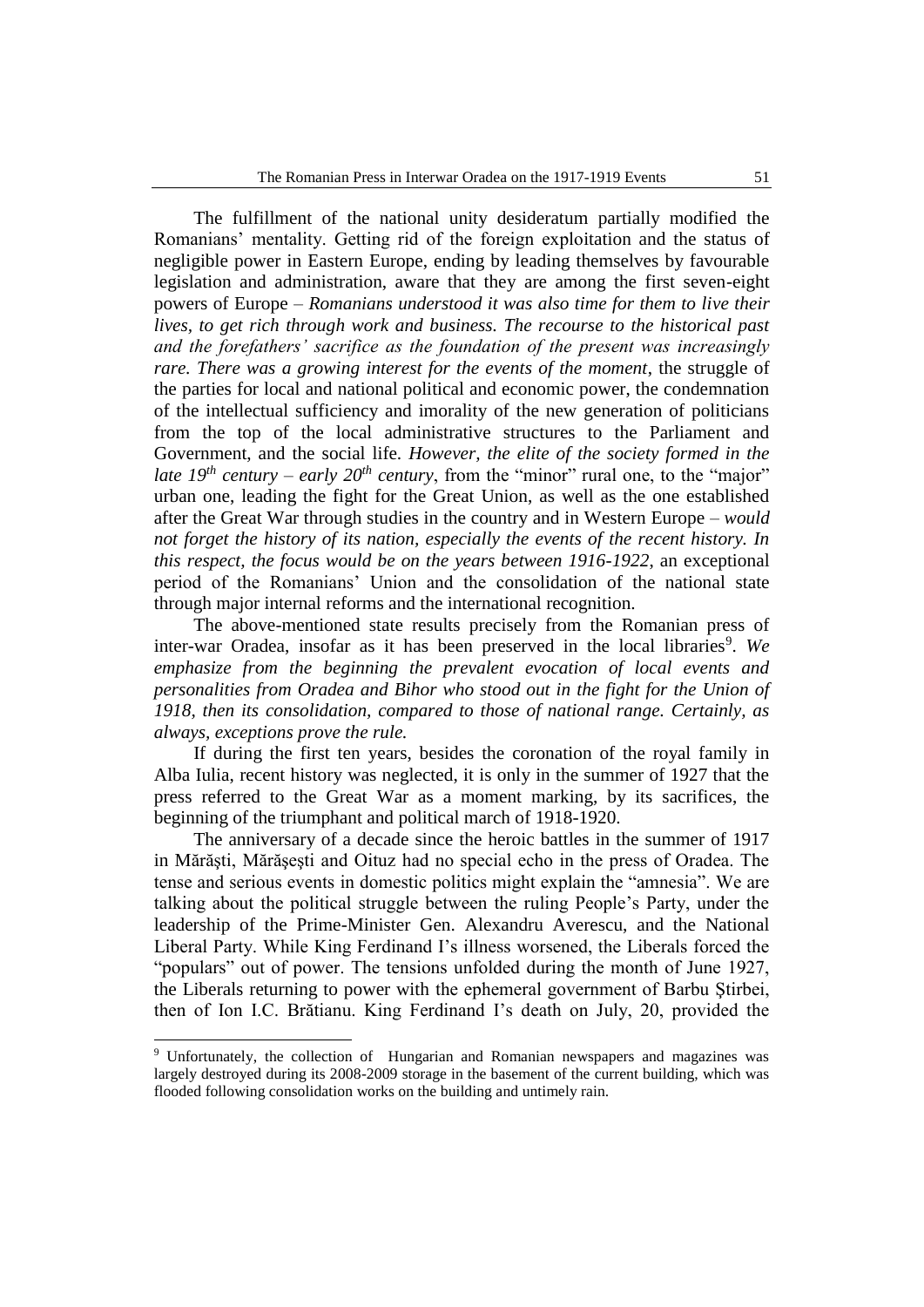opportunity to recall his glorious reign, emphasizing his role, and that of his close associates, political and military people, in the dramatical events of WWI.

In this context, the pro-Averescu weekly newspaper "Tribuna" in Oradea emphasized General Alexandru Averescu's decisive role in the July-September 1917 fights in southern Moldova<sup>10</sup>. It also found regrettable the political act of PNL which cowardly and ungratefully had forced the hero of Mărăşti out of  $power^{11}$ .

The "Romanian Law", a church and cultural journal of the Romanian Orthodox Episcopate of Oradea, published a special issue dedicated to King Ferdinand I's life and activity. Recounting the sovereign's place saand role during WWI, it published in extenso the "Order of the Day" on the eve of the battle of Mărăşeşti and the speech delivered the day after the victory. While the "Order of the Day" had been a short, dense and pathetic incentive to resistance, reminding the forefathers' sacrifices, ending with the urge "There is but one slogan: either victory or a hero's death", after the final victory the King announced the implementation of his promise to grant land ownership to the peasantry, the base of the Romanian army<sup>12</sup>.

The year 1928 was marked by two events of national importance recalling glorious feats of arms and political acts in 1917-1918. In June, Mărăşeşti saw the ceremony of church sanctification and placing of the foundation stone for the Mausoleum which was to rise to the memory of the heroes fallen in the battles of Mărăşti, Mărăşeşti and Oituz. The weekly newspaper "Tribuna" detailed the unfolding of the celebrations, including the speech of General Averescu, the commander of the second army in the battle of Mărăşti on July 22-27, 1917, where 35000 soldiers and officers had lost their lives.

The event was attended by leading political personalities of the moment: numerous senior officers, high-ranking clergymen, ministers, MPs. Among them were mentioned: H.M. the Queen Mother, H.R.H. Prince Nicolae – Regency member, General Alexandru Averescu, General Paul Angelescu – Minister of War, General Mărgineanu, former commander of the  $3<sup>rd</sup>$  Division which had fought at Mărăşti, H.H. Pimen Metropolitan of Moldova, bishop Lucian Triteanu, Deputy Gheorghe Tătărescu – State Subsecretary at the Ministry of Interior, etc. The beginning passage of General Averescu's speech has been full of lessons so far: "Time changes everything in this world", he said. "Our memories gradually fade, until they are gone forever. There are, however, memories one keeps to

<sup>&</sup>lt;sup>10</sup> *Tribuna* (Oradea), year VII, no. 26, 26 June, 26, 1927, p. 3, art. "Momente de astăzi", signed M.N.P.

<sup>&</sup>lt;sup>11</sup> "In the country's Parliament a month ago, as president of the government, a great patriot and an accomplished statesman, sought by the applause of Parliament, after his remarkable speeches – he was sublime! Today… he is mocked." cf. *Ibidem*

<sup>12</sup> *Legea Românească* (Oradea), no. 15-16, August, 1-15, 1927, pp. 2-3.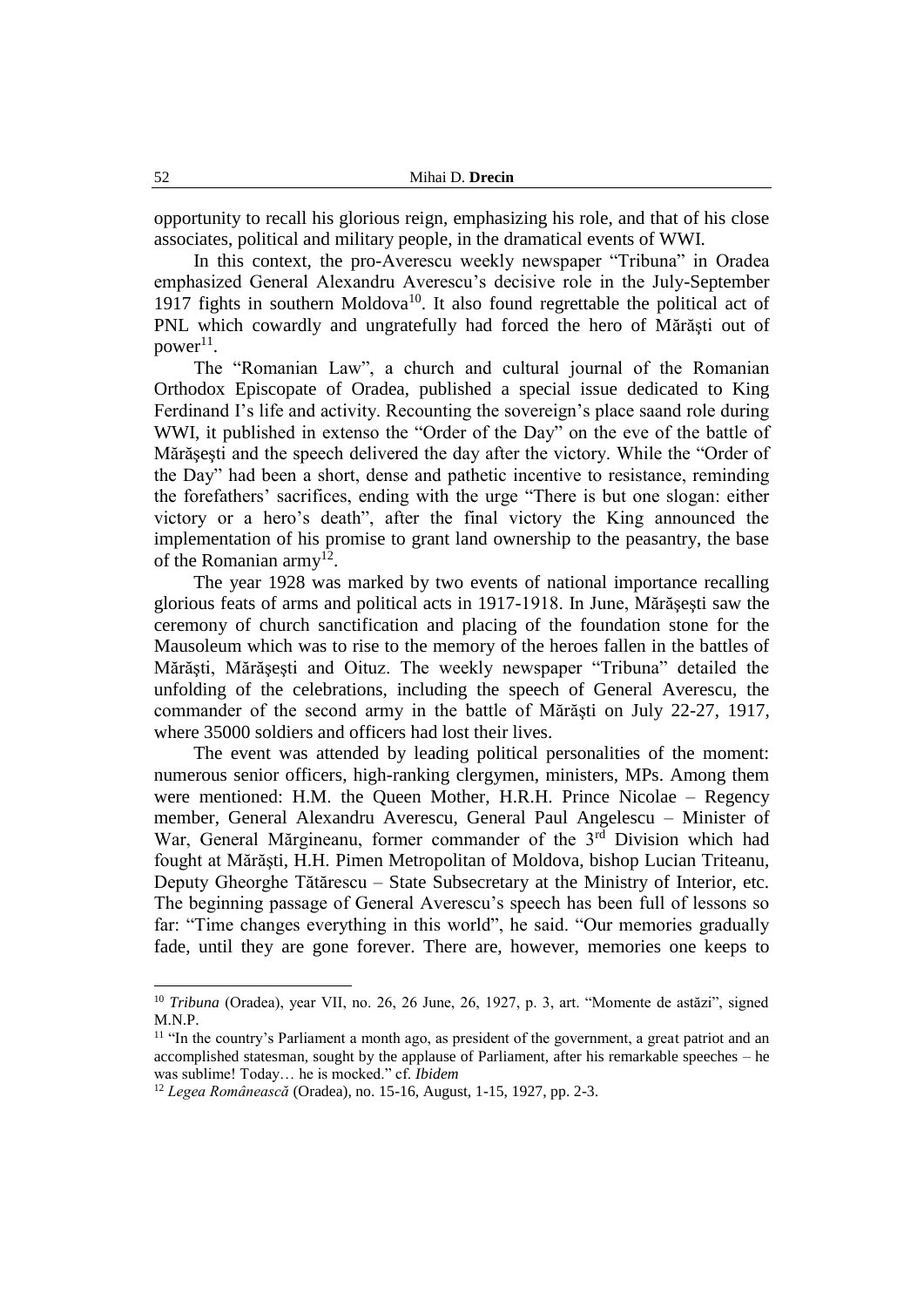death."<sup>13</sup> He was certainly speaking of the memory of those directly involved in the event. This, together with others of the same gravity and importance, must be perpetuated from generation to generation.

The "Romanian Law" magazine published a substantial article dedicated to a decade since December 1, 1918, when the political union of the nation was accomplished under the standard of the Royal House<sup>14</sup>. It also described the unfolding of the one-year requiem since King Ferdinand's death, an event which took place on July, 21, in the Moon Church Cathedral, attended by local authorities and a large audience.<sup>15</sup> "Vestitorul" – a bi-monthly cultural and religious magazine of the United Romanian Diocese of Oradea, published a special issue dedicated to December 1, 1918, emphasizing the unification of the efforts of all Romanians, regardless of their religion, in the preparation and accomplishment of the great political act.<sup>16</sup>

The death of General Traian Moşoiu, only 64 years old, on Juy, 20, 1932, in Bucharest, was a sad event with national and local echoes. One of the senior officers standing out during the battles in Oltenia, Muntenia and southern Moldova in 1916-1917, then in the liberation of Transylvania in 1918-1919, including that of Bihor and Oradea, the General, of Transylvanian origins, had close ties with Oradea and Bihor from 1919 to his untimely death. Commander of the Mountain Huntsmen Corps of Oradea, a Liberal Deputy of Bihor, a minister, he got involved in supporting the administration in the Romanian west, in asserting the Romanian element in the area, in establishing normal Romanian-Hungarian relations<sup>17</sup>. The periodical commemoration of his death in Oradea<sup>18</sup>, the unveiling of a bust of the General in August 1937<sup>19</sup>, are a testimony to the steady feelings of appreciation of the inhabitants of Oradea and Bihor to his involvement in the history of the area.

The visit to Oradea on August 13, 1937, of a group of 30 French intellectuals led by Father R.P. Dassonville, had a special significance. Formed by Catholic priests, teachers, lawyers, doctors, engineers and journalists, the group was hosted by the Greek-Catholic Episcopate. The delegation visited the city, the Greek-Catholic and Orthodox Dioceses, the Normal School of Primary Teachers, the City Hall, the Prefecture, the Court of Appeal, the Courthouse, the King Ferdinand I Barracks. The local and county administrative authorities got involved in the good unfolding of the visit. The traditional French-Romanian ties were emphasized in all the official circles where the group was received.

<sup>13</sup> *Tribuna* (Oradea), year VIII, no. 25, June, 17, 1928, p. 5.

<sup>14</sup> *Legea Românească* (Oradea), year VIII, no. 23, December, 1, 1928, pp. 1-16.

<sup>15</sup> Idem, year VIII, no. 15, August, 1, 1928, pp. 4-5.

<sup>&</sup>lt;sup>16</sup> *Vestitorul* (Oradea), year IV, no. 23, December, 1, 1928, pp. 1-3.

<sup>17</sup> *Gazeta de Vest* (Oradea), year IV, no. 821, July, 31, 1932, p. 1.

<sup>18</sup> *Noua Gazetă de Vest* (Oradea), year II, July 23, 1937, p. 1.

<sup>19</sup> Idem, August, 29, 1937, p. 1.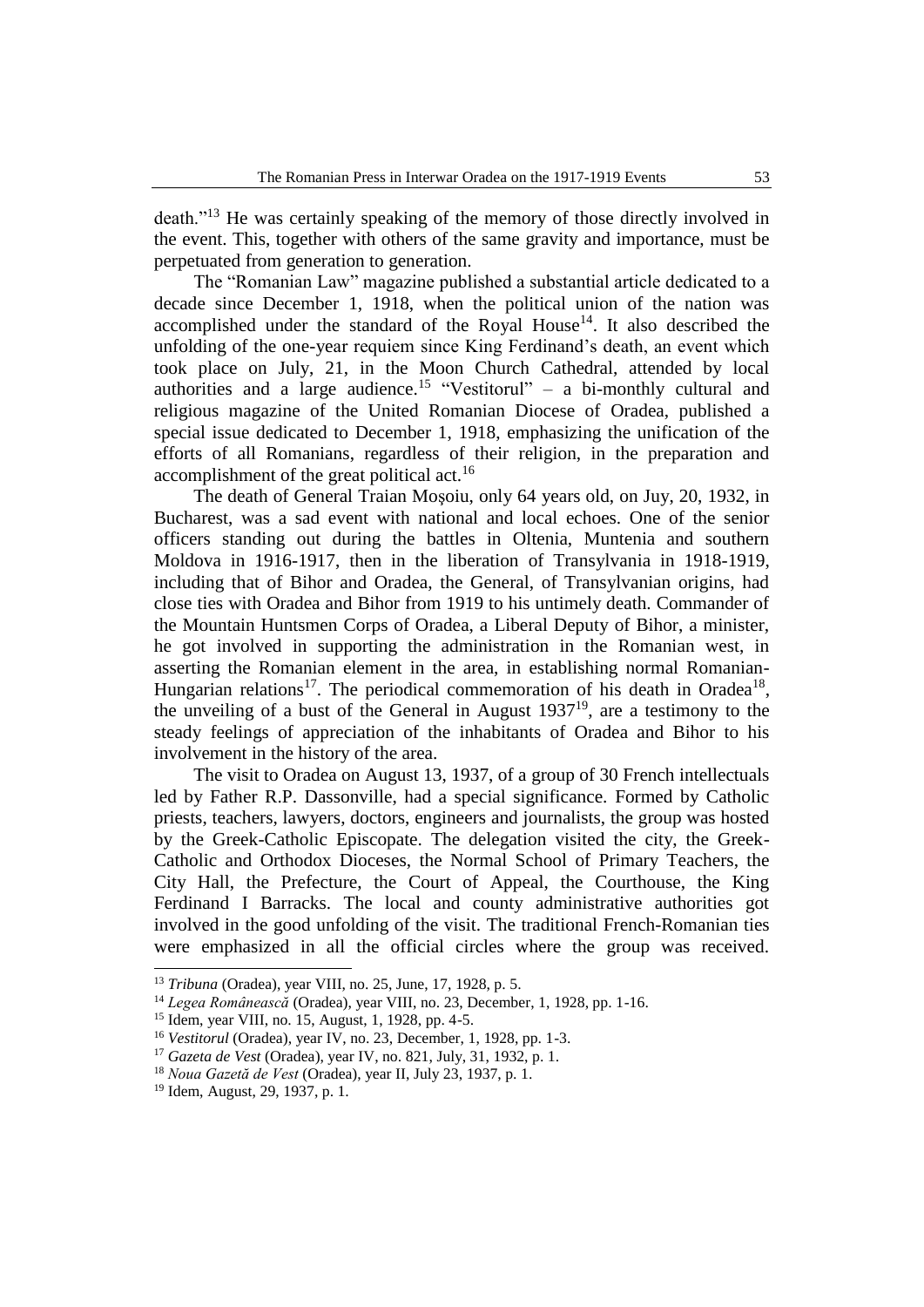Furthermore, the Greek-Catholic canon I. Georgescu referred to the revisionist policy of neighbouring Hungary, stressing that "there could no longer be a question of Transylvania"<sup>20</sup>. The visit of the French intellectuals delegation took place 20 years after the battles in southern Moldova, which received a special help from the French military Commission led by General Henri M. Berthelot.

\*

*One notes that the Romanian press in Oradea paid special attention to the local events between 1918-1919 in Oradea and Bihor. However, they were not isolated from the national context.* In fact, without the Romanian Kingdom's involvement in the Great War and the Romanian Army's sacrifice on the fronts in Smaller Romania, Bessarabia, Bucovina and Transylvania, the integration of Oradea and Bihor into the Romanian unitary state would not have been possible. *At the same time, the local Romanian elite's political actions and the local population's sacrifices in the confrontation with the "white" and "red" administrations and army of Hungary added to the general-national sacrifices.*

In the summer of 1927, "Vestitorul" published two special issues, substantial in documentation and page numbers, dedicated to the  $150<sup>th</sup>$  anniversary of the establishment of the Greek-Catholic Episcopate of Oradea<sup>21</sup>. It rightly pointed out the cultural-national role played by the institution in increasing the number of literate persons among the Romanians in the area, in asserting a plethora of personalities cultivating the ideas of the late European Enlightenment in the early 19<sup>th</sup> century. The effects in time of this activity consisted in maintaining the Romanians' nationality, participating in the nation's political assertion, and the achievement of the national unity.

On the occasion of the anniversary of the first decade since the creation of Greater Romania (România întregită), the local Romanian press points out some of the "bricks" laid in time by Oradea and Bihor, including in the autumn of 1918, at the building of the national unity edifice. Details are given, first of all, on the celebration dedicated to the Centenary of the Romanian Highschool in Beiuş, founded and materially supported by the greek Catholic Episcopate of Oradea. Both "Tribuna" political newspaper and the cultural-religious magazine "Vestitorul" dedicated articles<sup>22</sup>, and even a special number<sup>23</sup>, to the history of the centenary highschool in Beiuş.

Besides the presentation of the historical stages the institution had gone through, very dramatic stages more than once due to the persecutions of the

<sup>20</sup> *Vestitorul* (Oradea), year XIII, no. 15, August 1, 1937, p. 152.

<sup>&</sup>lt;sup>21</sup> Idem, no. 12, June, 15, 1927, 36 p.; no.  $13 - 17$ , July, 1 – September 1, 1927.

<sup>22</sup> *Tribuna* (Oradea), year VIII, no. 22, May 27, 1928, p. 1; no. 23, June, 3, 1928, pp. 1-2.

<sup>23</sup> *Vestitorul* (Oradea), year IV, no. 11-12, June 1-15, 1928, pp. 1-16.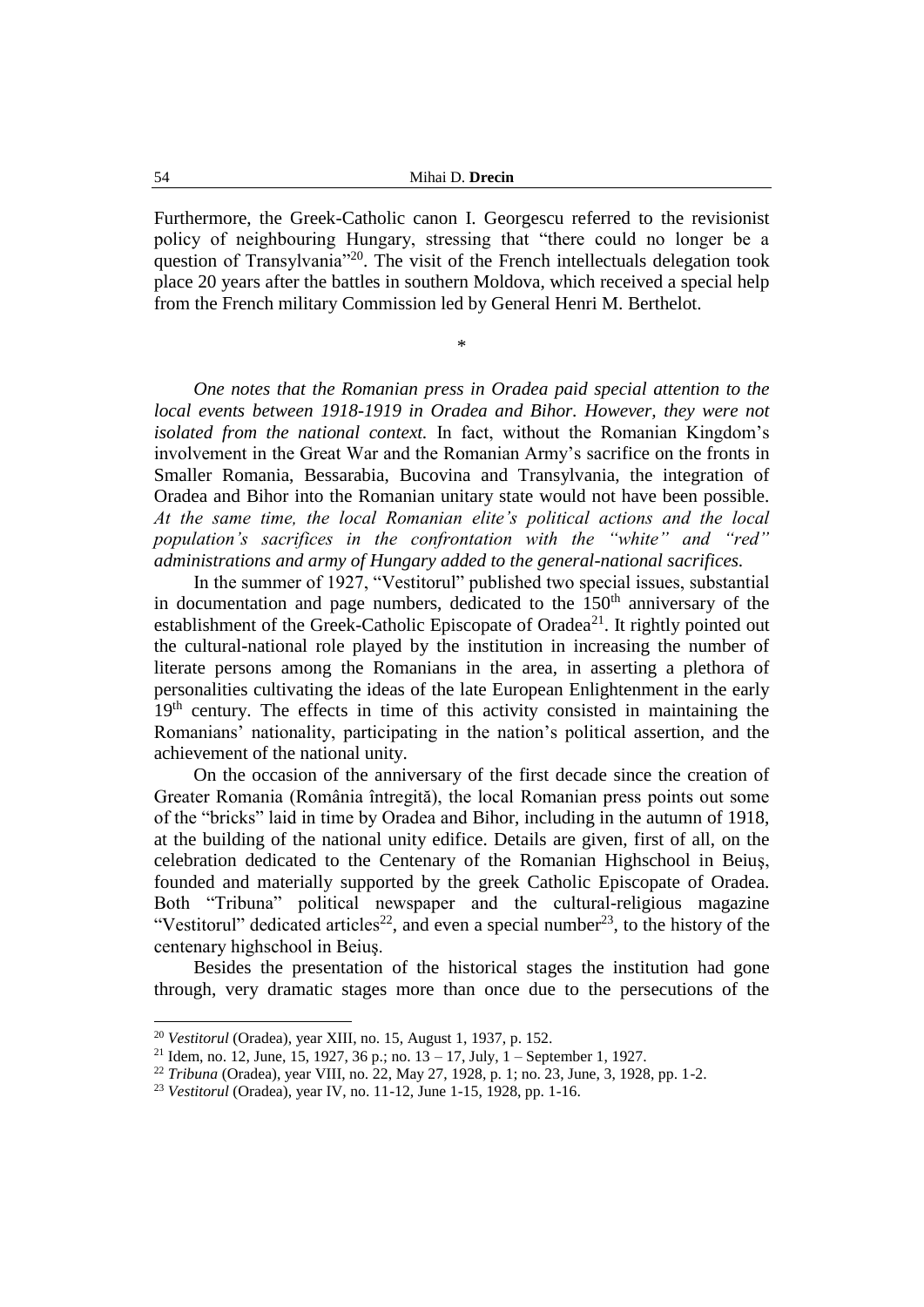administrative authorities in Budapest, the press kept emphasizing its role in schooling whole generations of pupils of Bihor and surrounding counties, even Bucovina, mostly Romanians, but also Jewish. These young people would consolidate the Romanian nation's minor and major elite.

The prologue of the struggle for the union of Transylvania with the Kingdom of Romania, the drawing of the "Declaration of Independence" of the Transylvanian Romanians under Hungarian rule on October 12, 1918, in the house of the lawyer of Oradea, Dr. Aurel Lazăr, received a moving anniversary "on-site", Dr. Aurel Lazăr's house, in his presence and that of his family. The "Romanian Law" magazine detailed the entire festivity.

A delegation of devout fathers belonging to the leadership of Romanian Orthodox Episcopate of Oradea held a series of speeches on behalf of the Bishop Roman Ciorogariu<sup>24</sup>, gone to Sibiu to the meeting of the Metropolitan Council. The Episcopal advisor Father Z. Moga presented the context of the meeting in Oradea of the Executive Committee of the Romanian National Party (P.N.R.), speaking of Dr. Aurel Lazăr's courage to host the meeting "when from Marghita and Vaşcău, from Beliu and Aleşd came terrible news of persecutions and awful killings of Romanians" by the Hungarian army and policemen. It was also reminded that Vicar Roman Ciorogariu determined Dr. Aurel Lazăr to insist with the PNR leadership to accept the meeting in Oradea.

Teodor Neş, the principal of "Emanuil Gojdu" Highschool, spoke on behalf of the lay intellectuals. Dr. Nerva Iercan, the Director of the Orthodox Episcopate of Oradea, laid a silver commemorative stone on the "historic table", where the "Declaration of Independence" had been drawn, with the following inscription: "It is on this table that, on October 1918, in Oradea, in Dr. Aurel Lazăr's house, the Romanian National Committee has drawn the Proclamation of Independence of the Romanian Nation in Ardeal, Crişana and Banat, read by the Deputy Alexandru Vaida Voevod in the Hungarian Parliament in Budapest, during the session of October, 18, 1918\*. Laid on October 2, 1928<sup>25</sup>, at the anniversary of the great event.

Finally, Dr. Aurel Lazăr "excitedly responds… by a spontaneous and fast paced speech<sup>"26</sup>. At the end of the article, the editorial staff of the magazine

 $24$  The involvement of the Orthodox Episcopate of Oradea in organizing the festivity was also due to the exceptional role played by Roman Ciorogariu, at the time the Orthodox Vicar of Oradea and Bihor, in the dramatic events of autumn 1918 – spring 1919. He was the most prominent intellectual personality of the place, with a solid national activity, who kept up the awareness of the need for the Romanians' struggle for the Union. Of the rich historical literature on the subject in recent years, see: Elisaveta Roşu, *Roman R. Ciorogariu (1852-1936) – Repere istorice,* Ed. Arca, Oradea, 2007.

<sup>\*</sup> The magazine article wrongly places it on October, 12, 1918.

<sup>&</sup>lt;sup>25</sup> New calendar style.

<sup>&</sup>lt;sup>26</sup> The magazine regretfully mentioned that it had failed to get both Dr. Aurel Lazăr's speech, and Teodor Neş's, "even in summary".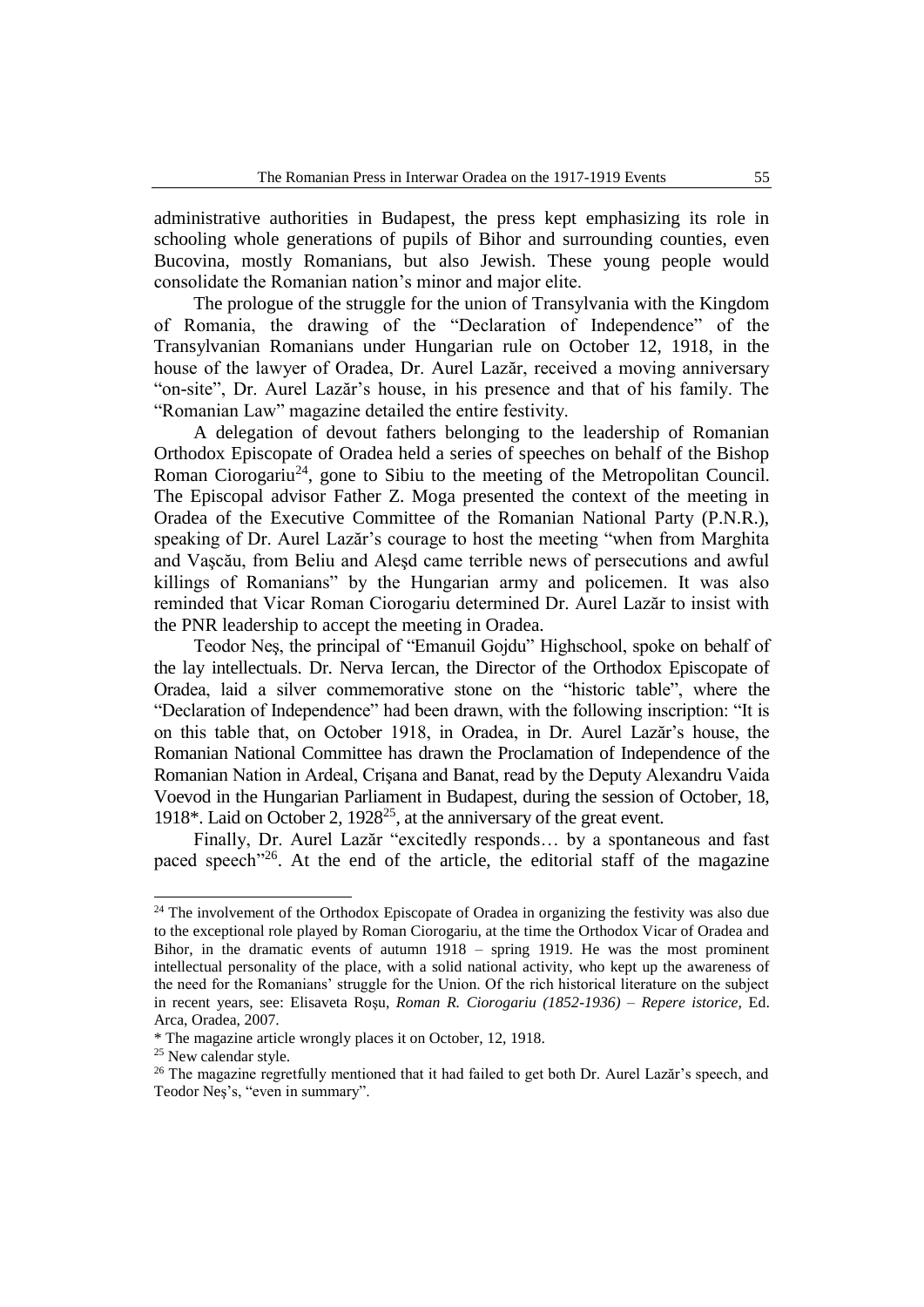specifies that the manifestation presented to the readers "was meant for no cult of personality, but for the cult of our union with the Motherland, whose beginning was made by decreeing the independence of the Romanian nation beyond the Carpathians. This is the day of glory for Biharia, with which it enter the book of the Nation."<sup>27</sup>

The 40<sup>th</sup> anniversary of the establishment of the Superior School of Commerce in Oradea is a sample of the pragmatic and balanced nationalism of the Romanian media, in the midst of homage ceremonies for 1918. Founded in 1888 in the context of the city's development as a commercial and industrial center, with Hungarian as the teaching language, the school continued its activity even after 1919. The Hungarian teaching line continued until 1922, after which the state school switches to teaching in Romanian, according to the new school legislation.

Significant for the Romanian state's tolerance, the former Hungarian and Jewish teachers of before 1918/19 continued to teach during the "Romanian era" as well. We are talking about those who had taken an oath of loyalty for the Romanian state and made efforts to learn Romanian, albeit approximatively. In June 1928, the newspaper "Tribuna" ("The Tribune") recalled that while celebrating the school, its principal, Adolf Schustek celebrated his twenty-five years of "directorate". In other words, he continued to run the school even after 1919, the Romanian state appreciating his professional qualities in the subjects he taught, as a goos organizer and a leader of the institution<sup>28</sup>.

The terror the Romanian population had been submitted to by the Hungarian administration and army ever since October 1918, especially in December 1918 – April 1919, ending in real atrocities against intellectuals and peasants, was periodically brought back to the consciousness of the population in 1928, 1929, 1932, 1937, as the Hungarian irredentist movement proliferated in Hungary and in our country. It was the democratic retaliation of the Romanian national body trying to defend itself against the shadows of the past. "Vestitorul" ("The Herald") magazine recollected the "difficult days" of November 1918 – April 1919, the assassinations of Romanians<sup>29</sup>. On the other hand, "Gazeta de Vest" ("The Western Gazette") launched subscriptions for the "Monument of the Martyrs of Bihor in 1919", publicly announced the decoration ceremony of the former Transylvanian volunteers from the area of Beiuş – Vaşcău – Ceica, participants in the 1919 battles in the Romanian Armed Forces. The decoration by the leadership of Bihor Council County took place in Beiuş.<sup>30</sup>

<sup>27</sup> *Legea Românească* (Oradea), year VIII, no. 21, November 1, 1928, p. 6, Article "12 octombrie 1928".

<sup>28</sup> *Tribuna* (Oradea), year VIII, no. 25, June 17, 1928, p. 2.

<sup>&</sup>lt;sup>29</sup> Vestitorul (Oradea), year IV, no. 23, December 1, 1928, pp. 17-18, Gheorghe Maior's article; year V, no. 9-10, May, 1-15, 1929, 16 p., Petru Tămâian Greek Catholic canon's article.

<sup>30</sup> *Gazeta de Vest* (Oradea), year IV, no. 821, July, 31, 1932, p. 3; no. 822, August, 7, 1932, p. 1.